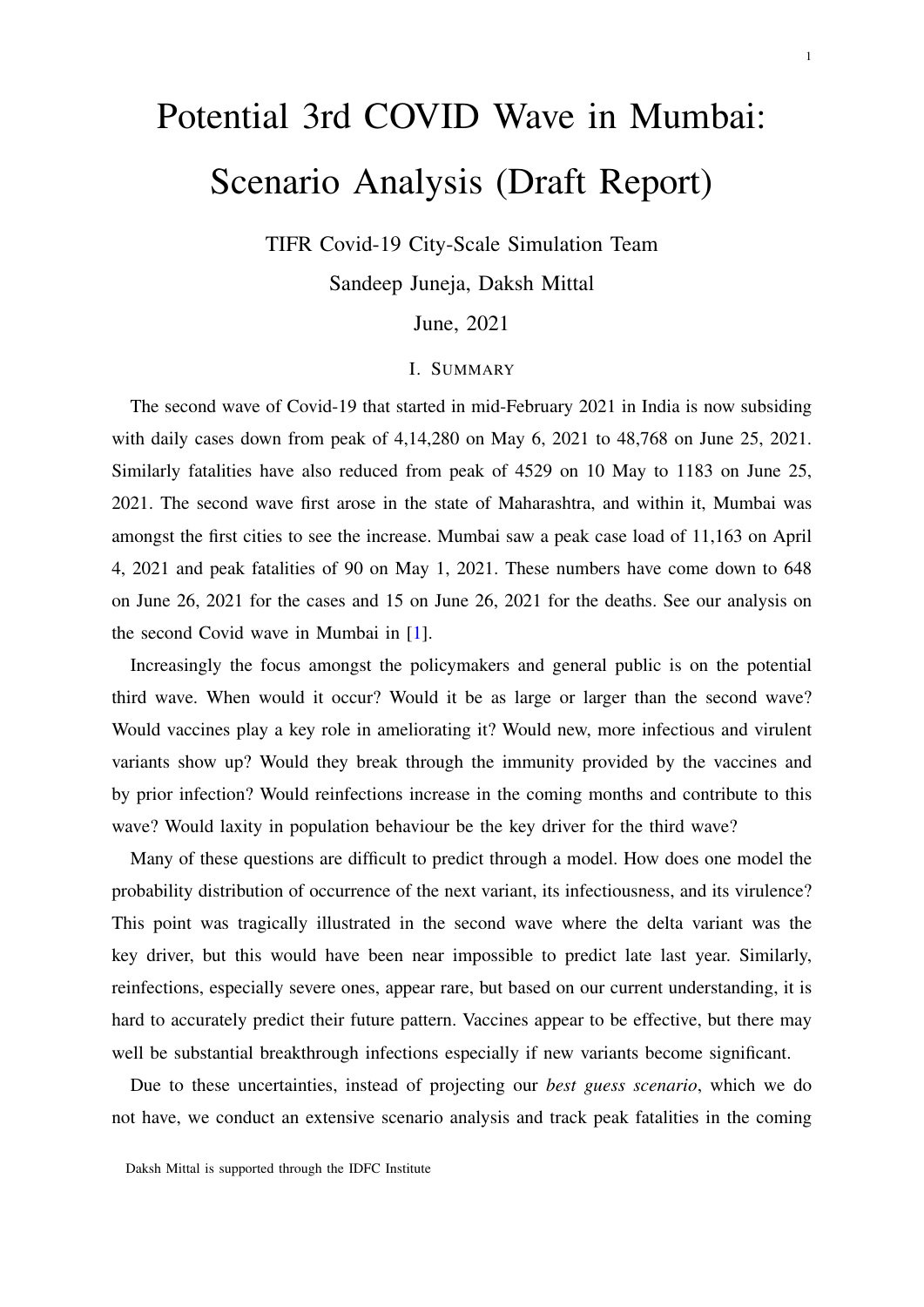months in each of these scenarios. Peak fatalities can be compared with the past peaks and can provide a reasonable guide to the medical resources needed to successfully tackle the associated wave. Our other aim of scenario analysis is to help policy-makers become better aware of the factors that may drive the potential third wave, so that it can be caught and controlled early.

While we discuss some of the details later, our key conclusions are

- As per our model, about 80% of Mumbai population has been exposed to Covid-19 by June 1, 2021 (see Figure [2\)](#page-4-0). Under the assumption that all who are exposed have immunity against further infection, it is unlikely that Mumbai would see a large third wave. It is the reinfections that may lead to a large wave (see Figure [1\)](#page-3-0). Reinfections could occur because of declining antibodies amongst the infected as well as by variants that can breakthrough the immunity provided by prior infections. Mechanisms need to be in place that continously measure emergence of reinfections and variants that can breakthrough existing immunity, including immunity provided through vaccines.
- We also consider a somewhat pessimistic scenario where
	- reinfections are significant (amongst that 80% recovered, 10% are amenable to infections, and if infected, will follow the same disease progression as the first time infected),
	- a new variant that is 50% more infectious and 50% more virulent than the delta variant (we assume that delta variant is 2.25 times more infectious than the earlier variant in Mumbai and marginally more virulent),
	- the vaccine effectiveness is only 30%.
	- the city is opened up at 60% level and the compliance is 20% in non-slums and 10% from June 2021 onwards.

The resulting peak is seen to be no larger then that under the second wave (see Figure [1,](#page-3-0) scenario VE =0.30, R=10%, dark blue bar). This may be true for other urban areas as well where a large proportion of population has already been infected. Regions that have more susceptible population may witness larger waves when faced with a similar scenario.

Interestingly, the fact that a small increase in susceptible population in presence of highly infectious variant leads to a relatively high increase in peak fatalities was illustrated through Figure 17 in [\[1\]](#page-8-0) (where reinfections lead to a small percentage increase in susceptible population but a relatively large increase in peak fatalities). This may largely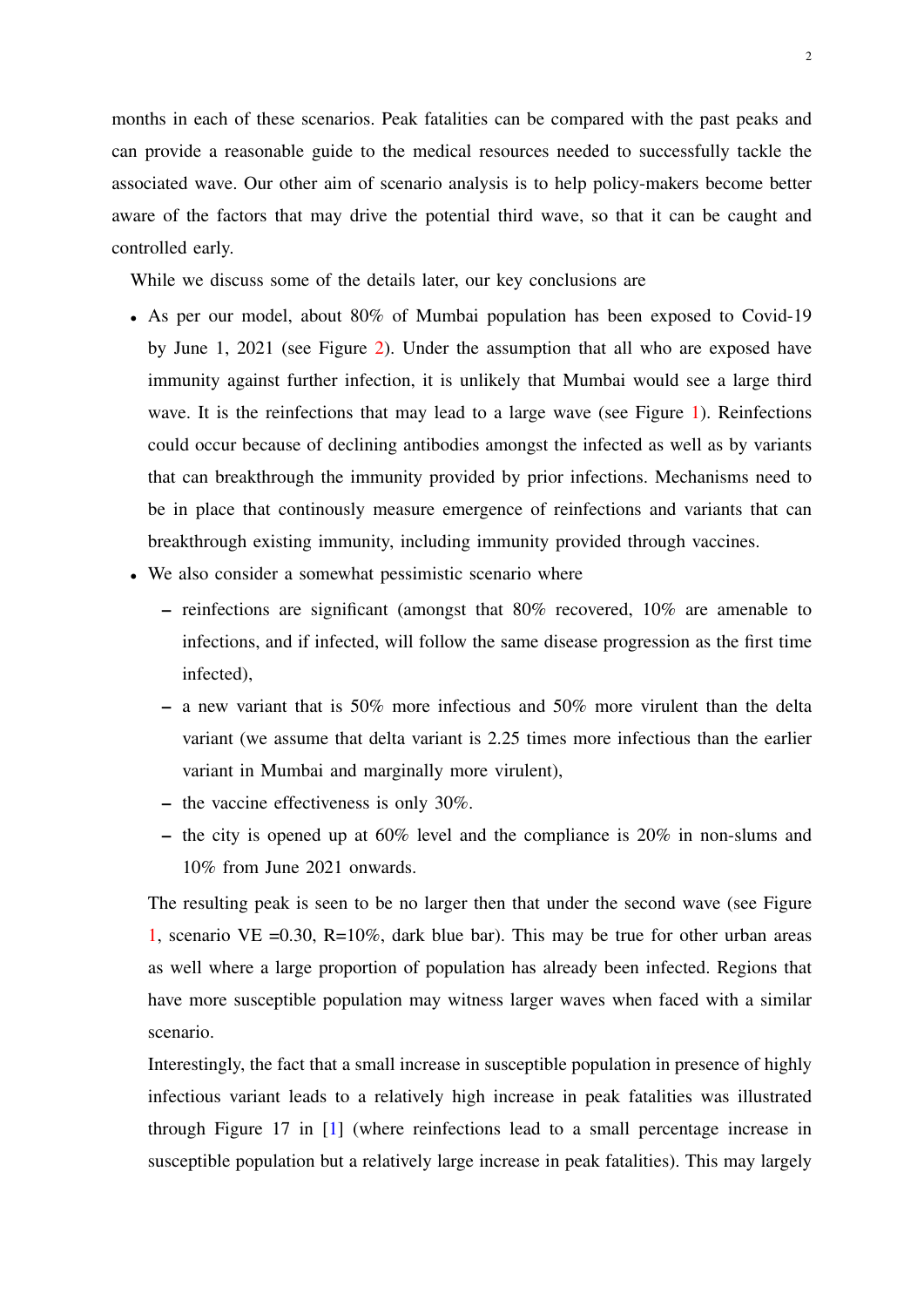explain why Mumbai saw a peak of around 11,000 cases a day in the second wave while Delhi saw a peak of around 28,000 and Bangalore of around 25,000. Mumbai, with a population of around 13 million, already had around 65% population exposed to the disease (as per our model) on Feb 1. Delhi with 19 million population had an estimated 55% population exposed around this time [\[2\]](#page-8-1). Bangalore, with a population similar to Mumbai had estimated 45% exposed around Feb. 1 (see [\[3\]](#page-8-2)). Thus, while the Mumbai administration was well organised in tackling the second wave, the presence of high sero-positivity may have helped Mumbai avoid the tragic consequences that may have resulted from a much higher peak.

- We further observe that under the scenario where the reinfections are mild so that they affect the fatality figures negligibly, where the new variants (beyond the existing delta variant) have a mild impact, it is natural for the city to further open up over time and for the population to become more lax over time. In this scenario we observe a small wave under which the fatalities begin to increase by around mid-August. See Figure [3.](#page-5-0) Hence, since the fatalities lag reported cases by around three weeks, the cases begin to increase by mid to late July. However, if by then the vaccine coverage is extensive, and vaccines prove to be between 75% to 95% effective, this wave will be barely noticeable even till September.
- From Figure 1 it may appear that vaccines are less impactful then one may naively imagine. A key reason for that is that in a city where 80% of the population has already been exposed to the virus, only a small fraction (say, around 20%) of the vaccines are administered to the susceptible population.

Below we also plot  $R_t$ , the infection growth rate at time t, and highlight some interesting observations.

#### II. DETAILS

Figure [1](#page-3-0) illustrates the key summary of our analysis. We describe it in some detail. To set the stage some estimates our in order. As mentioned earlier, we estimate that around 65% of Mumbai was infected on February 1, 2021 at the beginning of the second wave (around 80% in slums and a little over 50% in non-slums. See Figure [2.](#page-4-0) Our model assumes, as per census 2011, that 53% of Mumbai resides in slums). To best fit the fatality data from March to May 2021 where we assume that the delta variant accounted for 2.5% of the infected on February 1 and is 2.25 times more infectious than the earlier Wuhan variant in Mumbai. We further assume that the population infected by this variant, if it needs ICU treatment, it is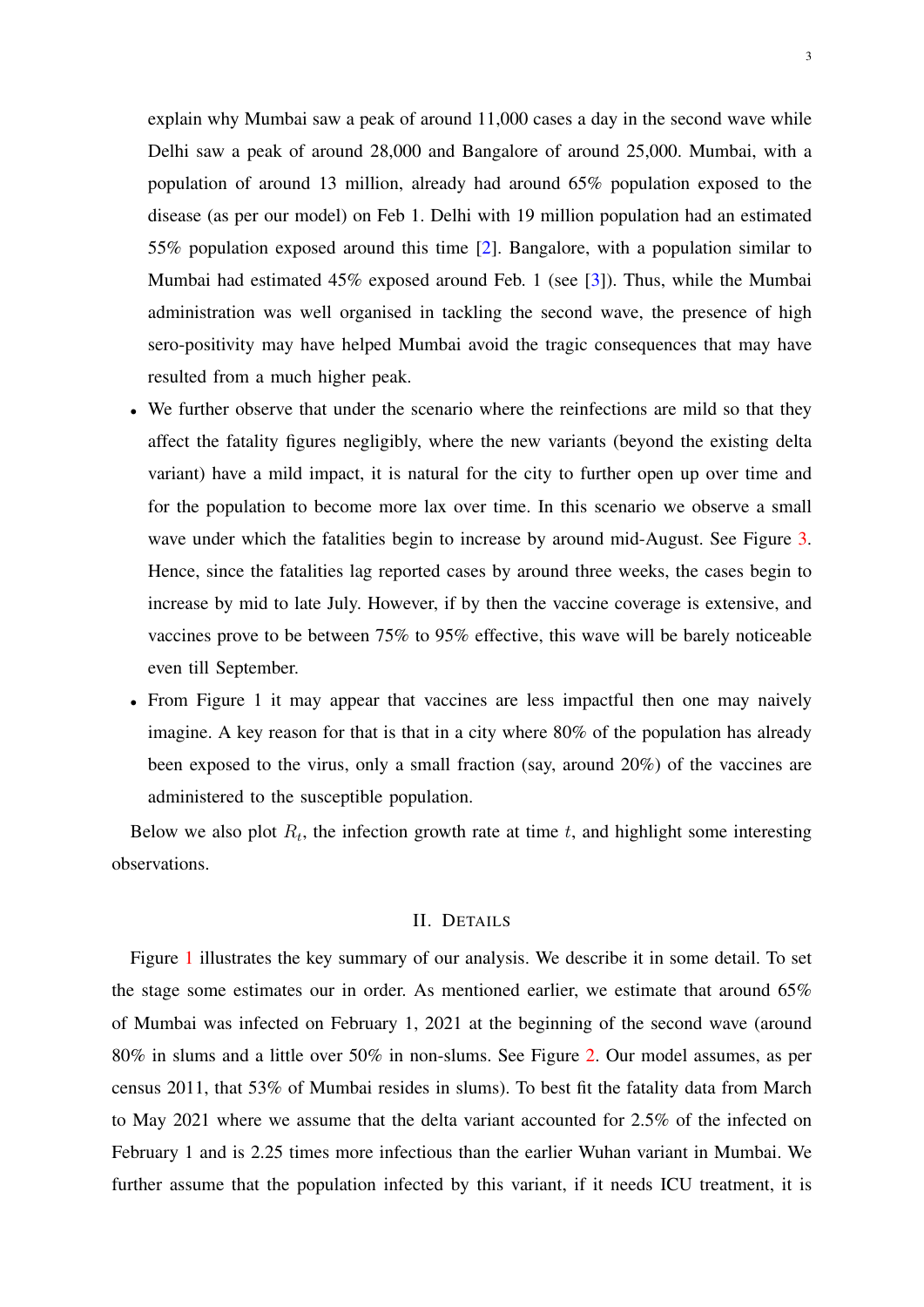<span id="page-3-0"></span>

Figure 1: Peak fatality numbers under scenarios corresponding to varying reinfection rates, vaccine effectiveness and coverage, presence of infectious and virulent variant (in addition to the delta variant). Under the high intermixing orange bar scenario, we assume that that the city is opened up at 60% level in June, 80% in July and 100% thereafter. The compliance is 20% in non-slums and 10% in slums in June. This reduces to 10% and zero July onwards. In all other scenarios we assume that the city is opened up at 60% level, and the compliance is 20% in non-slums and 10% in slums June onwards.

for 18 days, an increase of 10 days over the earlier variant. This increase helps our model better fit the fatality data and is supported by our ongoing analysis of oxygen consumption data in Mumbai and Thane where we find that for the patients infected by the delta variant increasing the patient ICU stay by 8-10 days provides a better fit. Vaccines are administered in our model to roughly match the Co-win statistics for Mumbai [\[4\]](#page-8-3). This will be discussed in more detail in an elaborate version of this report. In our earlier reports including in [\[1\]](#page-8-0), the symptomatic fraction of the exposed population is kept at 40%. We find that for the delta variant increasing it to 45% (this leads to 12.5% increased virulence) provides a somewhat better fit to the fatality data. Remaining parameters for the model are set as in [\[1\]](#page-8-0).

Under this setting, we find that on June 1, 80% of Mumbai is infected, 90% in slums and 70% in non-slums. A little more than 10% of the susceptible have been vaccinated with a single dose (around 14 lakh administered a single dose and over 3 lakh administered the second dose in March and April that we conservatively assume to become effective a month later. We do not consider the vaccines administered to health care workers in our analysis).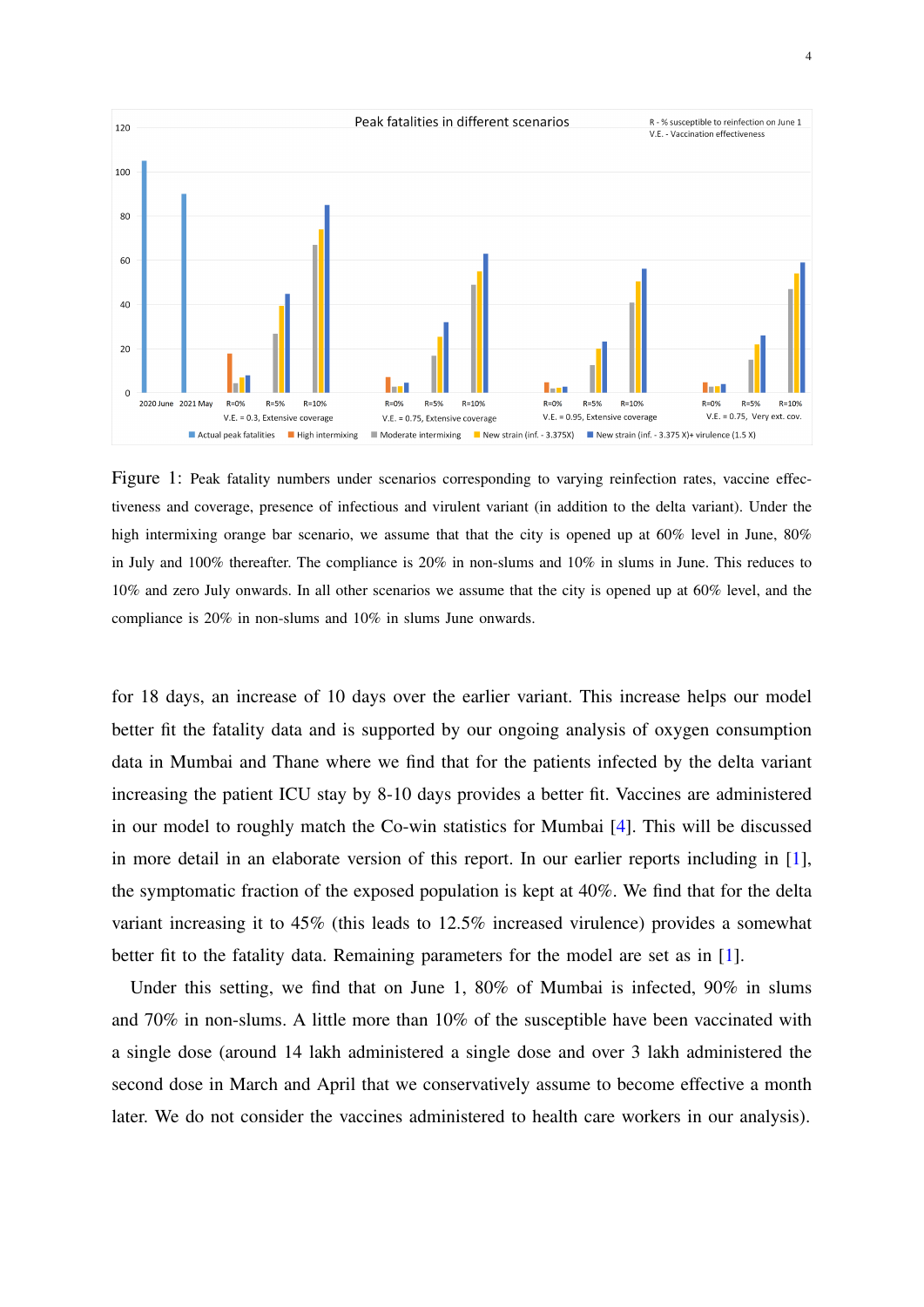<span id="page-4-0"></span>

Figure 2: Prevalence (percentage of exposed as a fraction of the population). No new strain apart from the delta strain. No reinfections. City opens at 60% in June 2021, 80% in July and 100% from August. Compliance is 0.2 (non-slums),0.1 (slums) in June and 0.1 (non-slums), 0 (slums) from July onwards.

### *A. Scenario analysis of peak fatalities*

Given the large model uncertainty, there is an element of curve fitting through parameters in our model especially after February 1, 2021. Even then it is reasonable to believe that while the absolute numbers that we observe may have large error bars, our model output is useful in comparing scenarios. In this spirit, in Figure 1 we compare the reported fatalities peak in June 2020, and in May 2021 and compare them to 36 scenarios constructed as follows:

• Four scenarios are related to vaccine administration. These closely match the vaccines administered in Mumbai till end May. In three of these scenarios we assume that there is extensive coverage but the vaccine effectiveness takes values 0.3, 0.75 and 0.95. Under extensive coverage, monthly distribution of vaccines from March to September 2021 is 5 lakh, 12.2 lakh, 7.5 lakh, 20 lakh, 30 lakh, 30 lakh and 30 lakh doses. Again details will be provided in a later version. We make a somewhat conservative assumption that vaccines given in any month become effective a month later. Also, vaccine effectiveness of x means that every person receiving a dose is moved to the fully recovered category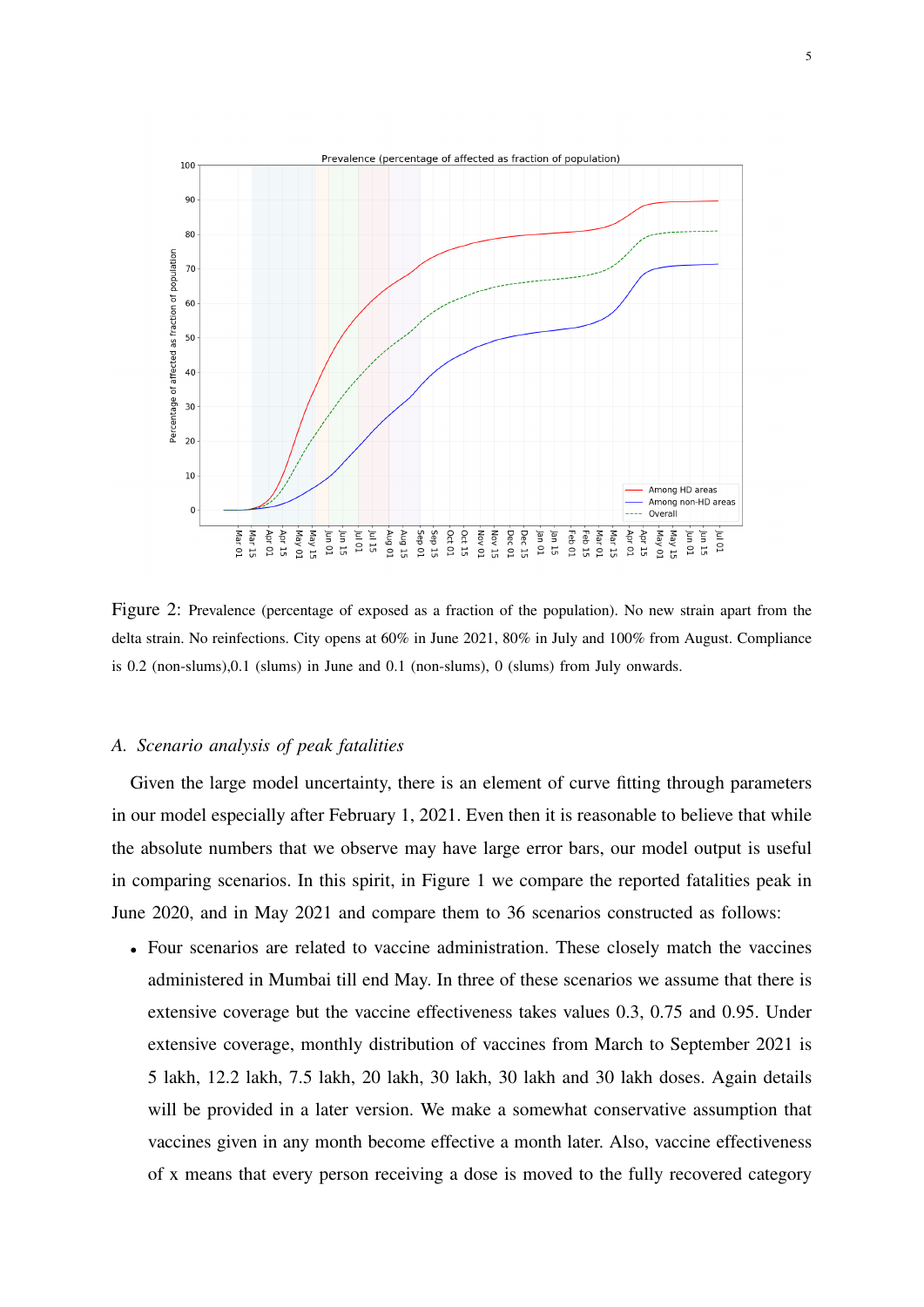<span id="page-5-0"></span>

Figure 3: Simulated daily number of fatalities. No new strain apart from the delta strain. No reinfections. City opens at 60% in June 2021, 80% in July and 100% from August. Compliance is 0.2 (non-slums),0.1 (slums) in June and 0.1 (non-slums), 0 (slums) from July onwards.

with probability x. This is implemented by assuming that such a person is selected with probability x. However, it becomes recovered with probability 0.5 after the first dose. If it does not recover after first dose, and is not infected by the time the second dose is administered, then it recovers with probability 1 after the second dose. Under the fourth scenario we assume very extensive coverage (reaching 2 lac doses a day in July) and vaccine effectiveness of 0.75.

• For each of the four vaccination scenarios, we consider three reinfection scenarios.  $R =$ 0,  $R = 5\%$  and  $R = 10\%$ . These increase the pool of susceptible population by assuming that fraction R of the recovered become susceptible. So with 20% susceptible population on June 1,  $R = 10\%$  implies that 8% of the overall population now joins the susceptible pool increasing it to 28%. We further assume that each recovered person who joins the susceptible pool and is again infected, faces the same disease progression dynamics as a person who is infected for the first time. In practice, reinfections maybe milder than first time infections. So in essence we are only considering those reinfections that are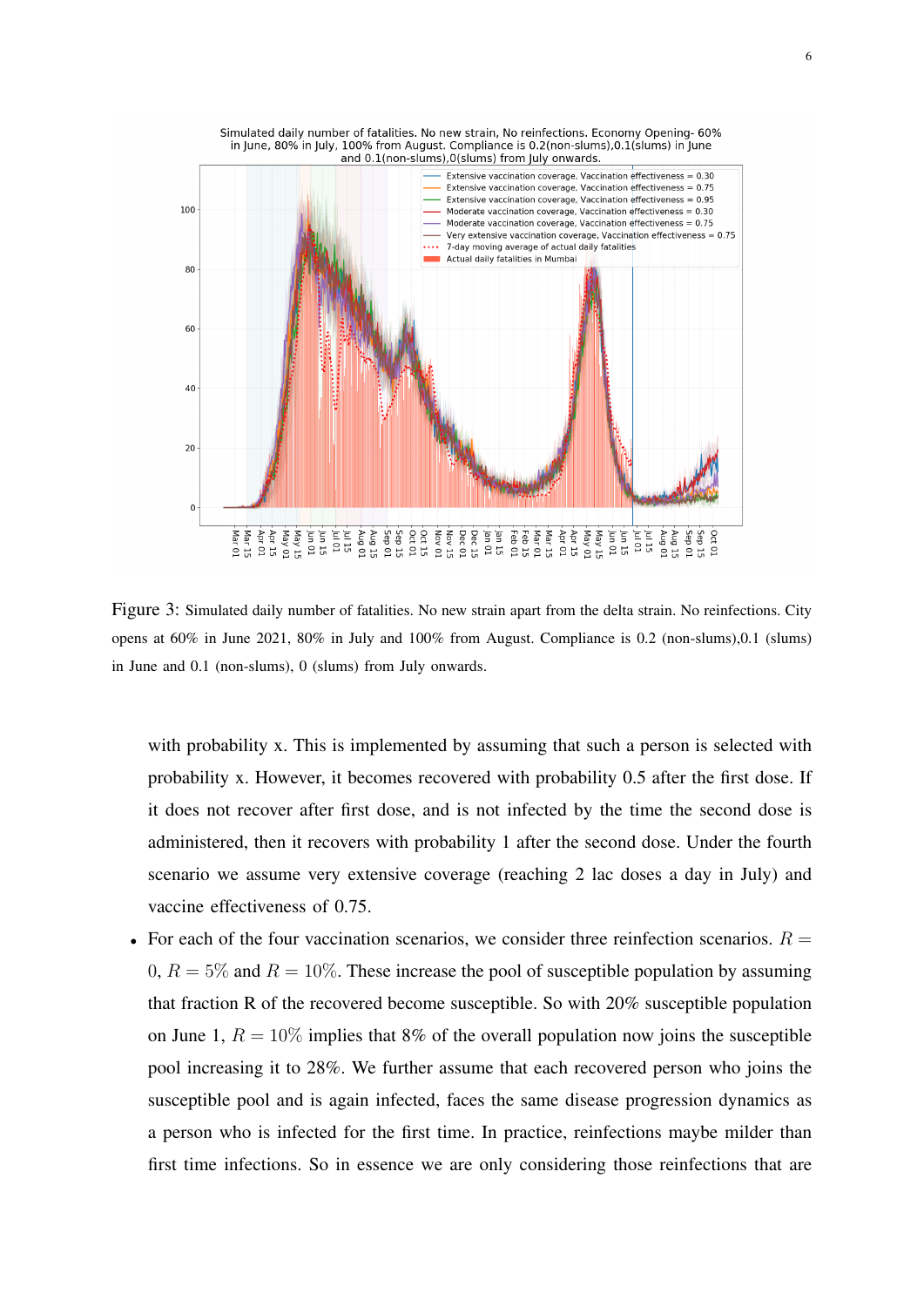statistically as severe as the first time infections. Since it's not clear how reinfections will occur, as a worst case we assume that all of these occur on June 1. This would show an early and higher peak than if we had assumed that reinfections are more spread out in the coming months.

The  $R > 0$  scenarios also provide insights for the case where the actual number of susceptible on June 1 are higher than the 20% suggested by our model.

- For each vaccine administration and reinfection scenario, we also consider three cases:
	- 1) There is no new strain over and above the dominant delta strain.
	- 2) There is a new strain that is present in small amount on June 1 (2.5% of the infected), whose infectivity is 50% higher than the delta strain and 3.375 times that of the strain active in Mumbai last year. Again, June 1 is chosen because this would lead to an earlier and higher peak than if the new variant were to evolve later. Virulence of this strain is assumed to be same as that of the delta strain.
	- 3) On top of the infectiousness as above in the new strain, we assume that it is 50% more deadly.

Our broad conclusions related to the scenario analysis of peak fatalities have already been discussed in the initial summary.

In Figure [3](#page-5-0) we display the fatality projections corresponding to a plausible scenario where the reinfections are mild so that they affect the fatality figures negligibly and where the new variants (beyond the existing delta variant) have little impact. This corresponds to the first orange colored (high intermixing) bar in Figure 1. Here we assume that that the city is opened up at 60% level in June, 80% in July and 100% thereafter. The compliance is 20% in non-slums and 10% in slums in June. This reduces to 10% and zero July onwards. These numbers reflect the increase in laxness that Mumbai may observe as the cases and fatalities continue their decline. In this scenario, as we mentioned earlier in the initial summary, the city may observe a small wave where the fatalities begin to increase by around mid-August. Hence, since the fatalities lag reported cases, the cases may begin to increase by mid to late July.

Fortunately, as is clear from Figure [3,](#page-5-0) if in the months of June, July and August the vaccine coverage is extensive, and vaccines prove to be between 75% to 95% effective, this wave will be barely noticeable even by September.

**Model**  $R_t$ : In Figure [4,](#page-8-4) we plot  $R_t$  in the above scenario as per our model. Recall that  $R_t$ is designed to measure the growth rate of the disease at time t.  $R_t > 1$  signifies increasing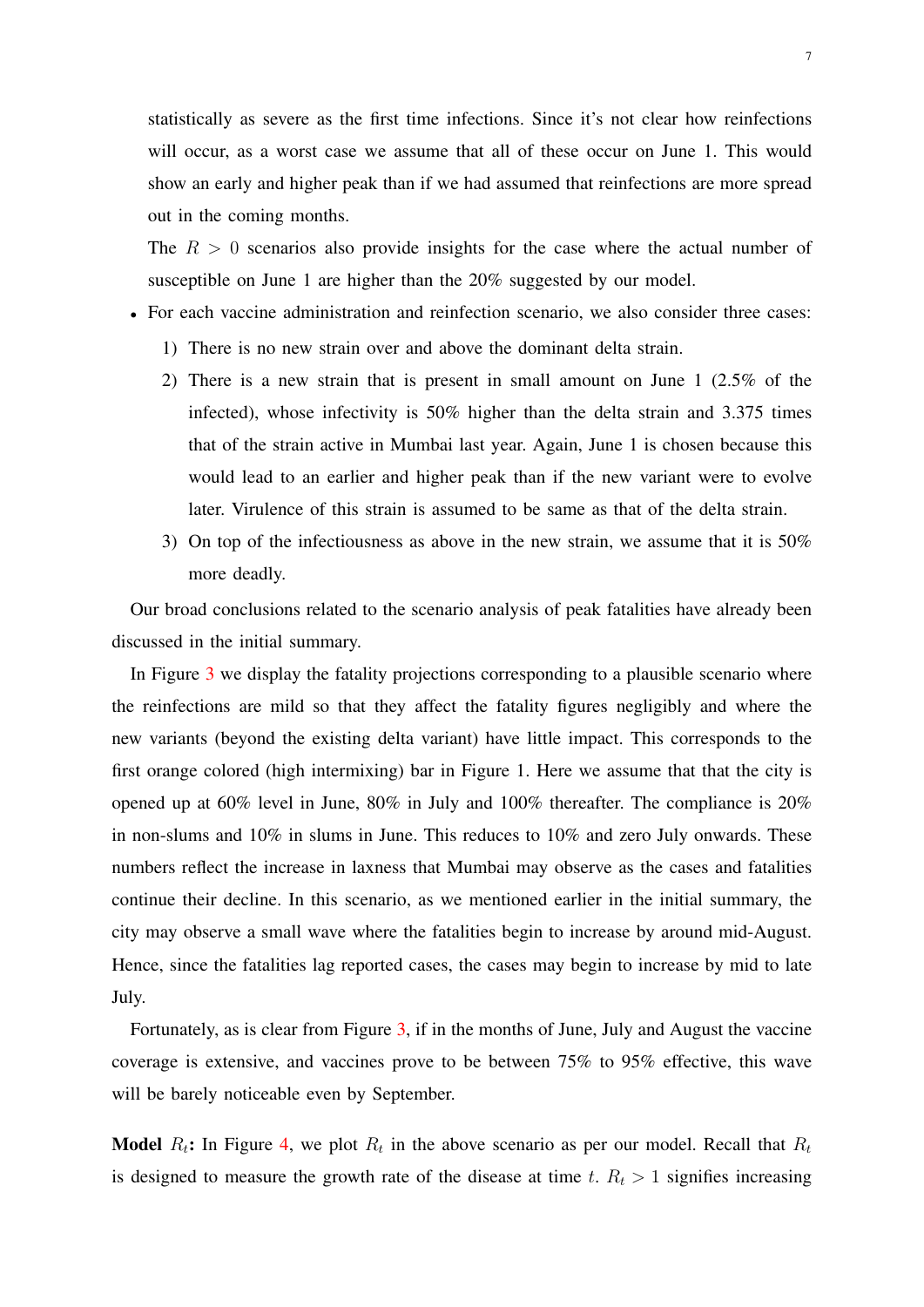infection in the system and  $R_t < 1$  signifies declining infection. We define  $R_t$  in two different ways. In the first method, it equals the ratio of the average number exposed between time  $t$ and  $t + 1$  divided by the average number of people who stop being infective (in our model this equals the sum of the people who recover from the infectious symptomatic state and those who stop being infectious to others because they are transferred to hospitals) in this time period.

Interestingly, as can be seen in Figure [4,](#page-8-4) this number becomes roughly equal for slums and non-slums in Mumbai in August 2020, and more or less stays equal thereafter. The rationale for this may be that the interactions between the two populations in communities as well as in local trains, tends to move the two groups to equalize the differences.

Another way to define  $R_t$  is to track the average of the number of infections caused by an individual exposed at time  $t$ . These are measured at a few times and plotted as dots in Figure [4.](#page-8-4) Interestingly, this definition gives very similar numbers to the earlier one, and again these numbers are quite close for both slums and non-slums. Observe that this is true even though prevalence between slums and non-slums is substantially different.

III. SCENARIO GRAPHS AND DETAILED VACCINATION SCHEDULE

To be added

Acknowledgements to be added.